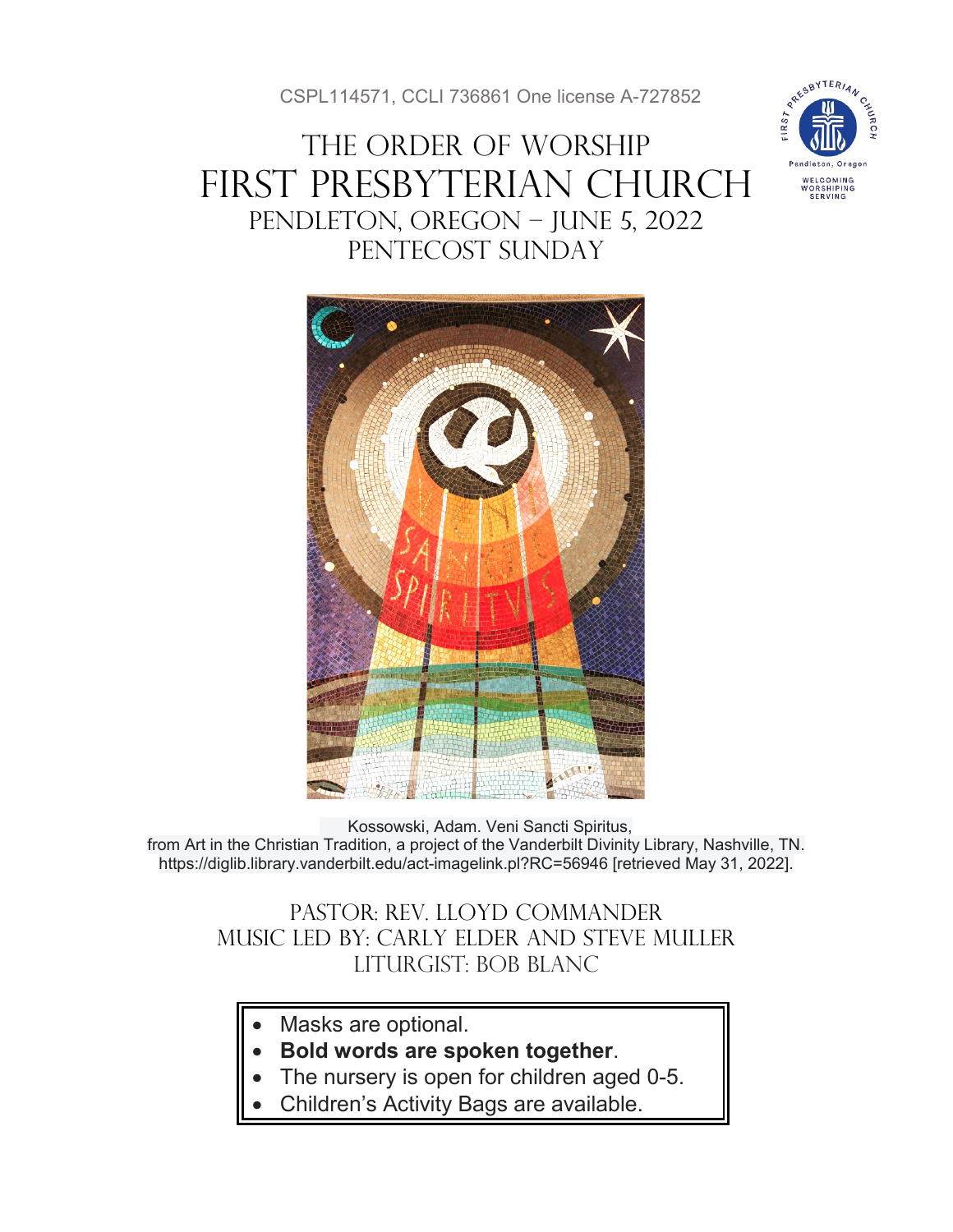PRELUDE *You'll Never Walk Alone*

#### WELCOME & ANNOUNCEMENTS

#### GATHERING PRAYER

\*HYMN #288 *Spirit of the Living God (2 times)*

#### CALL TO WORSHIP **From Acts 2**

The Holy One calls our sons and our daughters to prophesy.

#### **We come, ready to hear the word of God.**

The Holy One calls our young people to see visions.

**We come, ready to see new visions.**

The Holy One calls our elders to dream dreams.

**We come, ready to dream new dreams.**

The Spirit of the Holy One is poured upon all flesh.

**We come, ready to be filled with God's Spirit.**

#### PRAYER OF CONFESSION

God of fire and wind, holy and powerful, mighty and mysterious, we are drawn by your Spirit to this place.

**As we gather and behold your glory,** 

**we become aware of our faults.**

We have ignored your word.

**We have rejected your gifts.**

We have failed in your work.

**Ignoring the truth of Pentecost,** 

**we exclude those different from us.**

We divide our loyalties, and we divide our hearts.

**Let your Spirit burn away our sins** 

**and fill us with faith and courage,** 

**so that we might live into the promise of this day and receive the fullness of all that you have prepared for us in Jesus Christ**

(time for silent, personal confession)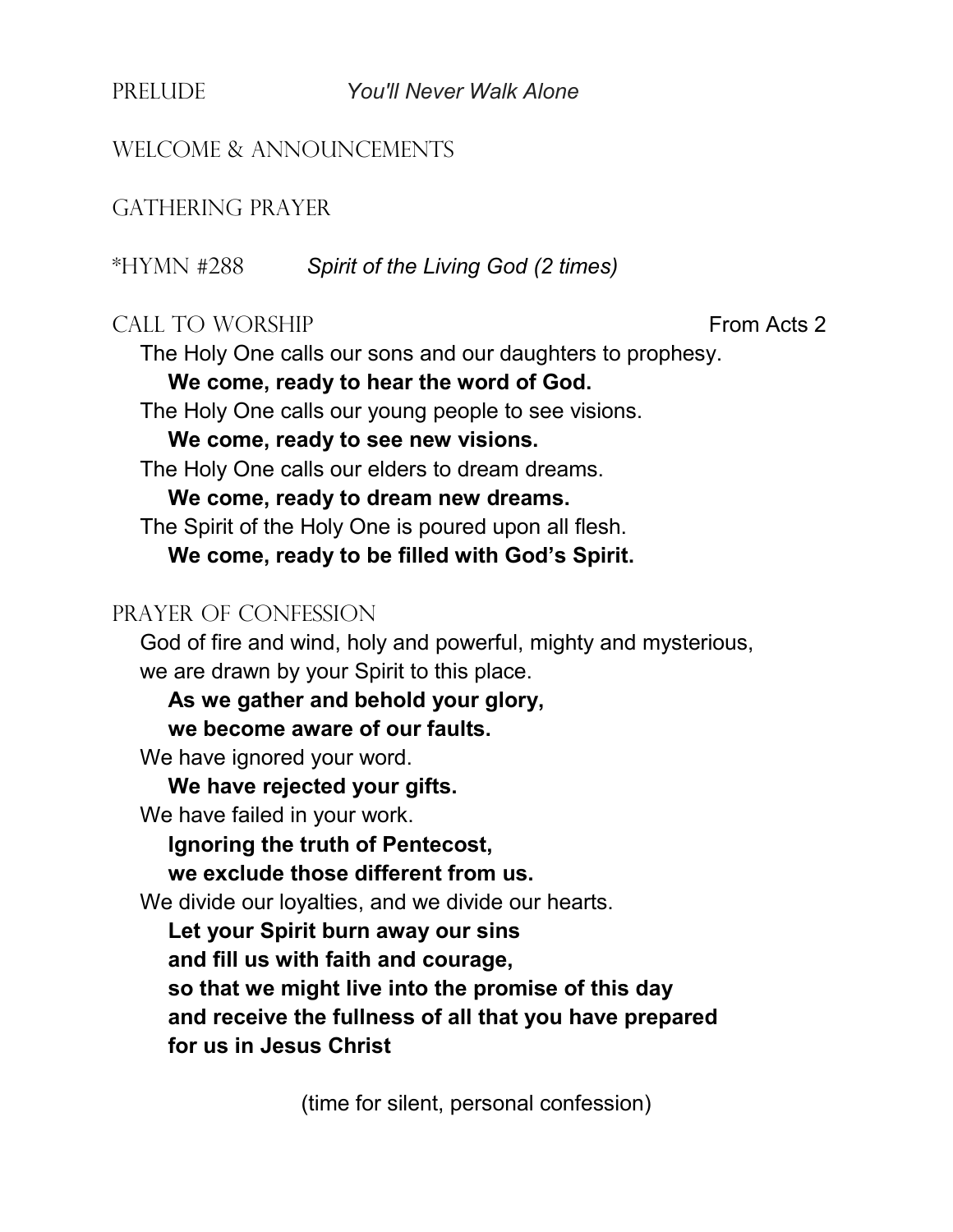## ASSURANCE OF PARDON

Hear the good news: The Holy Spirit is always with us, filling us with forgiveness, grace, and hope.

Join me in these words of forgiveness:

**By the grace of Jesus Christ, we are forgiven.**

### \*GLORIA PATRI

*Glory be to the Father, and to the Son, and to the Holy Ghost; As it was in the beginning, is now, and ever shall be, world without end. Amen. Amen.*

| *PASSING OF THE PEACE<br>From Romans 8<br>We did not receive a spirit of slavery to fall back into fear,<br>but have received a spirit of adoption into Christ's body of love.<br>In this hope and promise,<br>let us share signs of peace with one another.<br>May the peace of Christ be with you. And also with you! |                                     |                             |  |
|-------------------------------------------------------------------------------------------------------------------------------------------------------------------------------------------------------------------------------------------------------------------------------------------------------------------------|-------------------------------------|-----------------------------|--|
| <b>ANTHEM</b>                                                                                                                                                                                                                                                                                                           |                                     |                             |  |
| FIRST SCRIPTURE LESSON                                                                                                                                                                                                                                                                                                  | NT p. 111                           | Acts 2:1-21                 |  |
| <b>GOSPEL LESSON</b>                                                                                                                                                                                                                                                                                                    | NT p. 102                           | John 14:8-17                |  |
| <b>SERMON</b>                                                                                                                                                                                                                                                                                                           |                                     | <b>Rev. Lloyd Commander</b> |  |
| *HYMN #291                                                                                                                                                                                                                                                                                                              | <b>Spirit, Spirit of Gentleness</b> |                             |  |
| <b>OFFERING</b><br>Rejoice! Rejoice, Believers<br>*Doxology GTG #607<br><b>Praise God, from whom all blessings flow;</b><br>Praise Christ, all people here below;<br><b>Praise Holy Spirit, evermore;</b><br>Praise Triune God, whom we adore. Amen                                                                     |                                     |                             |  |

PRAYER OF DEDICATION, JOYS, CONCERNS, AND THE LORD'S PRAYER